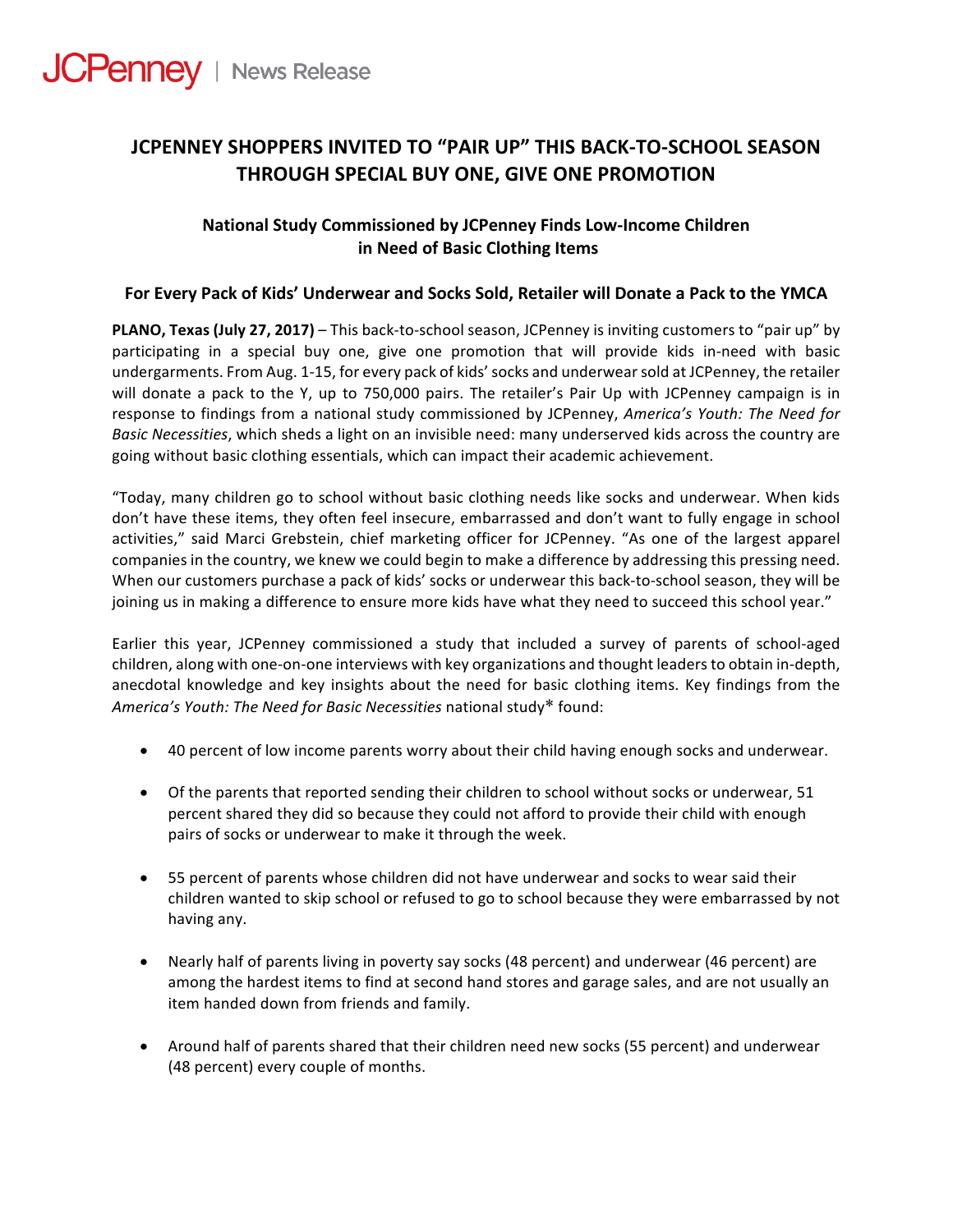The Pair Up with JCPenney initiative builds on the retailer's signature charity partnership with the Y. Through its collaboration with the Y, JCPenney intends to strengthen the communities where its customers and associates live, work and shop by supporting the Y's work in helping kids, families and communities reach their full potential. To help ensure kids have what they need to succeed, The JCPenney Foundation made a \$1 million contribution to the Y earlier this year in support of the organization's national early childhood, afterschool and preschool programs.

"As a leading nonprofit, the Y is dedicated to nurturing the growth of every child and teen, including the nine million who participate in Y programs. We've seen first-hand how the lack of basic essentials—from healthy foods and school supplies to socks and underwear— can affect their ability to focus and learn, making it harder for them to reach their full potential," said Bela Moté, national director of character development for Y-USA. "We're thrilled to see our partner JCPenney bring national awareness and support to this important issue, and we look forward to being able to provide much-needed basics that help kids' confidence and self esteem.

JCPenney customers shopping for kid's underwear and socks this season can choose from an array of leading national and private brands, including Total Girl®, Arizona, GoldToe,® Maidenform® and more. To raise further awareness of the need for basic clothing items among school-aged children, the retailer has launched icpenneypairup.com, along with a public service announcement, which JCPenney will amplify across YouTube and its social media channels.

In addition to supporting the Y through the Pair Up program, the retailer plans to organize several JCPenney volunteer events at local Y's across the country. These events would give JCPenney associates an opportunity to mentor and interact with Y kids by setting goals for the school year and decorate backto-school banners. Kids would receive backpacks filled with a pack of socks and a limited supply of gift cards.

## \**America's Youth: The Need for Basic Necessities*, Morar Consulting, April 2017

A report on the research findings from *America's Youth: The Need for Basic Necessities* study can be accessed at jcpenneypairup.com and jcpnewsroom.com.

#### **JCPenney Media Relations**

972-431-3400 or jcpnews@jcp.com @jcpnews

#### **About JCPenney:**

J. C. Penney Company, Inc. (NYSE:JCP), one of the nation's largest apparel and home furnishings retailers, is on a mission to ensure every customer's shopping experience is worth her time, money and effort. Whether shopping jcp.com or visiting one of over 1,000 store locations across the United States and Puerto Rico, she will discover a broad assortment of products from a leading portfolio of private, exclusive and national brands. Supporting this value proposition is the warrior spirit of over 100,000 JCPenney associates worldwide, who are focused on the Company's three strategic priorities of strengthening private brands, becoming a world-class omnichannel retailer and increasing revenue per customer. For additional information, please visit jcp.com.